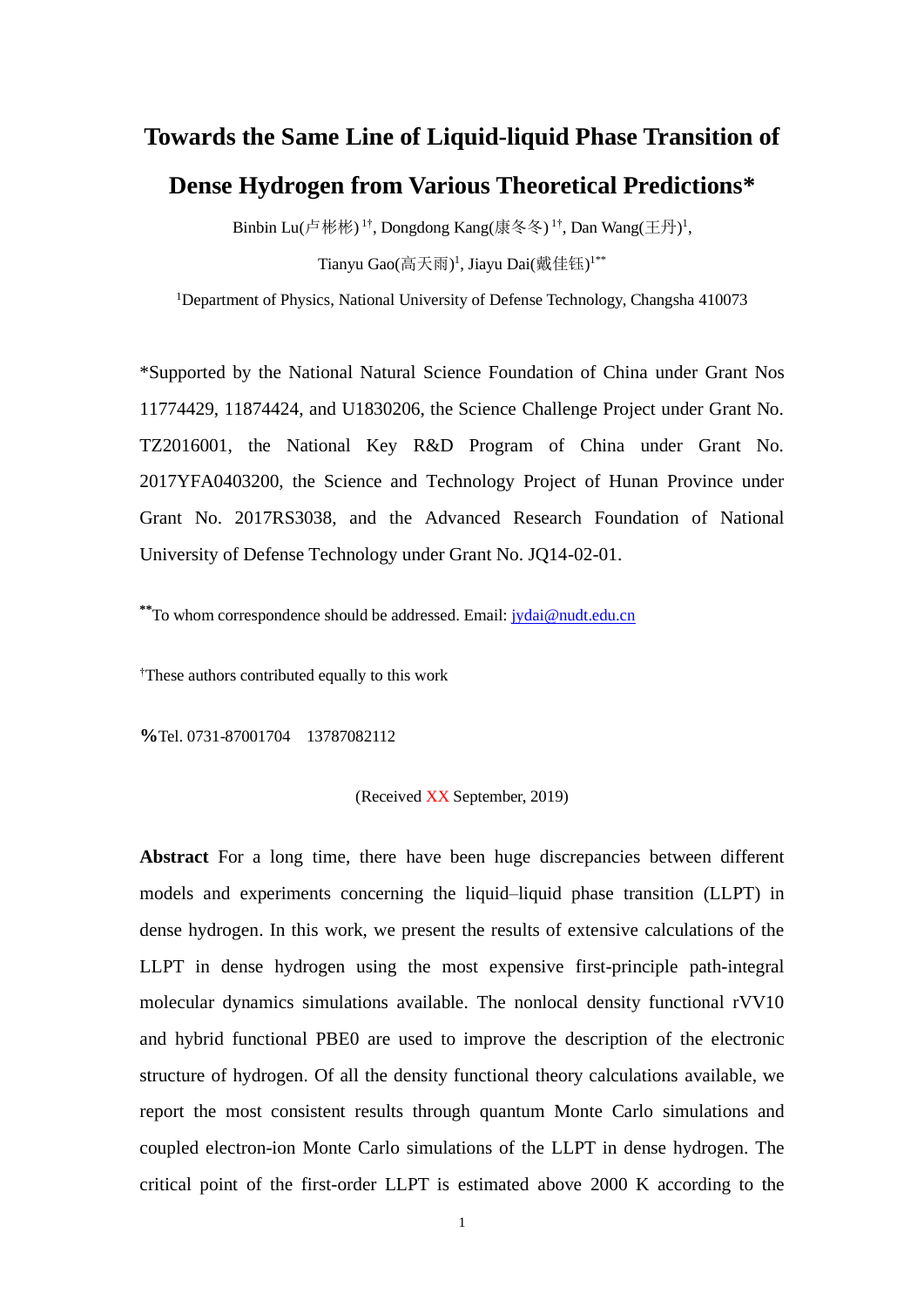equation of state. Moreover, the metallization pressure obtained from the jump of dc electrical conductivity almost coincides with the plateau of equation of state.

## **PACS:**

Hydrogen at high densities displays rich phases and interesting phase transitions[,\[1\]](#page-11-0)[,\[2\]](#page-11-1) which have long been a focus of both experiments and theoretical studies owing to its prominent role in condensed matter physic[s\[3\]](#page-11-2)[,\[4\]](#page-11-3) and planetary science[.\[5\]](#page-12-0)[,\[6\]](#page-12-1) Despite the simplicity of the hydrogen atom, the structure and phase transition of the condensed phases of hydrogen at high densities still remain a great challenge today. Since atomic, solid, metallic hydrogen under high pressures was first predicted by Wigner and Huntingto[n\[7\]](#page-12-2) in 1935, there have been intense efforts to pursue an accurate knowledge of the metallization and transition of hydrogen from its molecular-to-atomic phases. At low temperatures, three quantum molecular phases and a mixed molecular and atomic phase of dense hydrogen are observed below 315 GPa[.\[1\]](#page-11-0)[-\[8\]](#page-12-3) In addition, the phase diagram of solid hydrogen has recently been further enriched[.\[9\]](#page-12-4)[,\[10\]](#page-12-5) The insulator-to-metal transition should occur when reaching at least 450 GPa according to Loubeyre's experimental estimate[.\[11\]](#page-12-6) Recent measurement[s\[12\]](#page-12-7) also indicate that atomic metallic hydrogen may have been produced at a pressure of 495 GPa; however, this finding is yet to be confirmed.

At high temperatures above the melting line, the liquid–liquid phase transition (LLPT) of dense hydrogen at megabar pressures has been the subject of increasing interest in the last several decades. The location of the LLPT and the relationship between the atomic-to-molecular and insulator-to-metal transitions have become a central issue in high-pressure experiments in recent years[.\[13\]](#page-12-8)[-\[21\]](#page-12-9) Despite numerous experimental studies, different experiments have resulted in a controversial location of the LLPT of dense liquid hydrogen and deuterium[.\[16\]](#page-12-10)[-\[18\]](#page-12-11)[,\[21\]](#page-12-9) The dynamic compression reported by Knudson et al[.\[16\]](#page-12-10) presents substantially higher metallization pressure measurements than static diamond anvil cell (DAC) measurements, and the transition pressure is nearly independent of temperature, which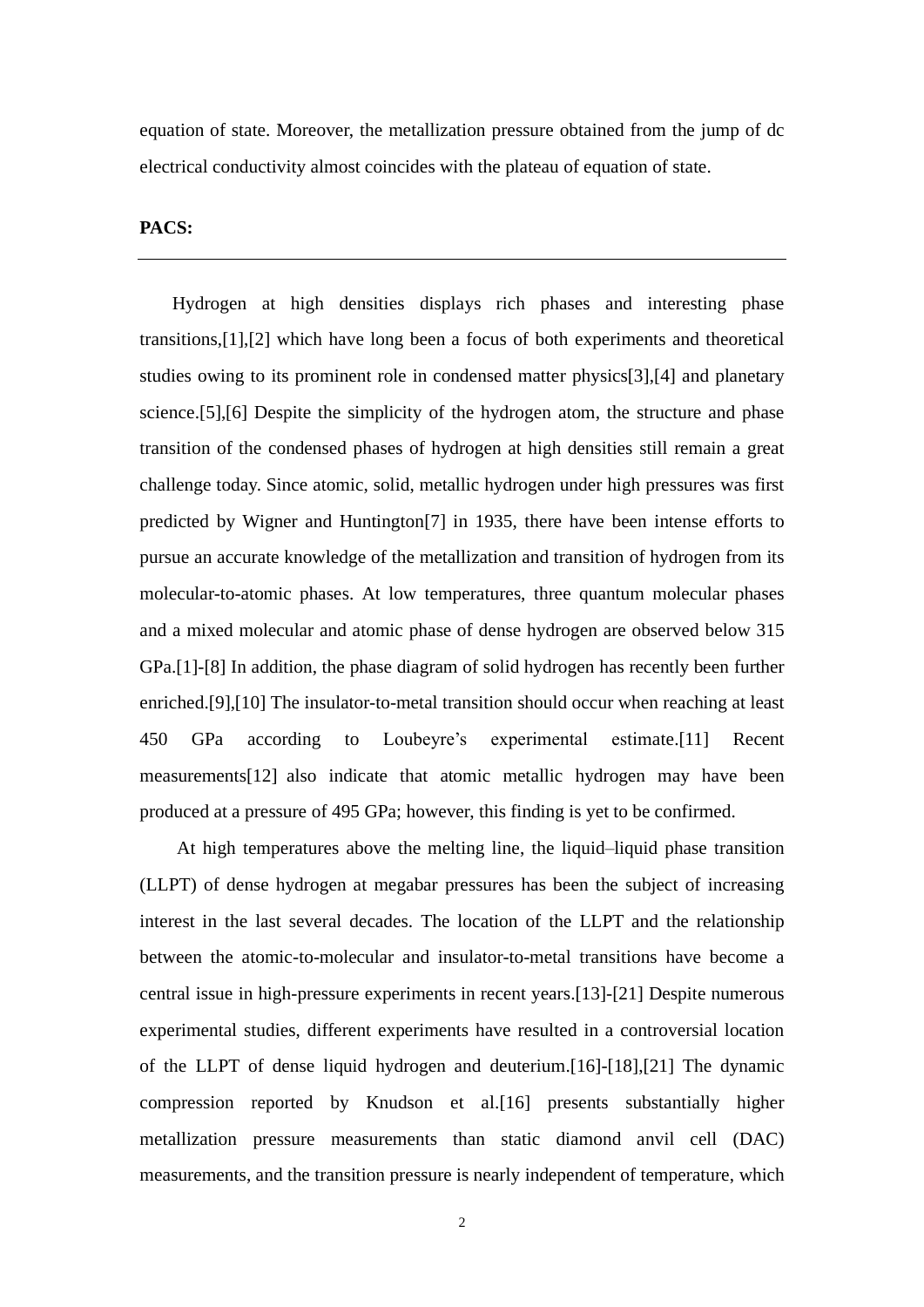is inconsistent with static compression results[.\[17\],](#page-12-12)[\[18\]](#page-12-11) New dynamic measurements by Celliers et al[.\[21\]](#page-12-9) show a broad pressure regime (approximately 100 GPa) between the onset of optical absorption and metallization and report that the signature of metallization in DAC measurements is correlated with the onset of absorption rather than that of metallization.

These experimental discrepancies have motivated a considerable number of theoretical studies on the LLPT of dense hydrogen[.\[22\]](#page-12-13)[-\[33\]](#page-13-0) There are a variety of theoretical methods with different approximation levels to address this issue. Of them, density functional theory (DFT)-based first-principle molecular dynamic (FPMD) simulations and quantum Monte Carlo (QMC) simulations have become the most popular approaches to solve many-body quantum systems. In the framework of FPMD, electrons are quantum-mechanically described in the Kohn–Sham scheme of DFT and ions propagate on the electron-produced energy surface in accordance with Newton's equation of motion. Although FPMD simulations have been extensively applied to studying material properties, the accuracy of this method in predicting the location of the LLPT is still limited by the following two approximations: one is the local or semi-local density functionals employed in DFT calculations, e.g., the Perdew–Burke–Ernzerhof (PBE) functional[,\[34\]](#page-13-1) while the other is the neglect of the nuclear quantum effects (NQEs) of protons in computer simulations[.\[35\]](#page-13-2)[-\[37\]](#page-13-3) The PBE functional typically underestimates the band gap by  $1-2$  e[V\[38\]](#page-13-4) in hydrogen, resulting in a lower metallization pressure. Calculations with nonlocal functionals, i.e., vdW-DF[1\[39\]](#page-13-5) and vdW-DF2[,\[40\]](#page-13-6) predict much higher transition pressures between the insulating molecular fluid and the metallic atomic fluid[.\[28\]](#page-12-14)[,\[31\]](#page-13-7)[,\[32\]](#page-13-8) As reported by Li et al.[,\[41\]](#page-13-9) the rVV1[0\[42\]](#page-13-10)[,\[43\]](#page-13-11) and vdW-DF1 nonlocal functionals exhibit better agreement with multi-shock compression measurements of hydrogen–helium mixtures than other functionals. While dispersion interactions affect the accurate location of the LLPT of hydrogen, the self-interaction error also plays a non-negligible role in improving the description of the electronic structure of high-pressure hydrogen, as reported by Morales et al[.\[28\]](#page-12-14) Moreover, high-precision experiments show that no single exchange-correlation functional describes both the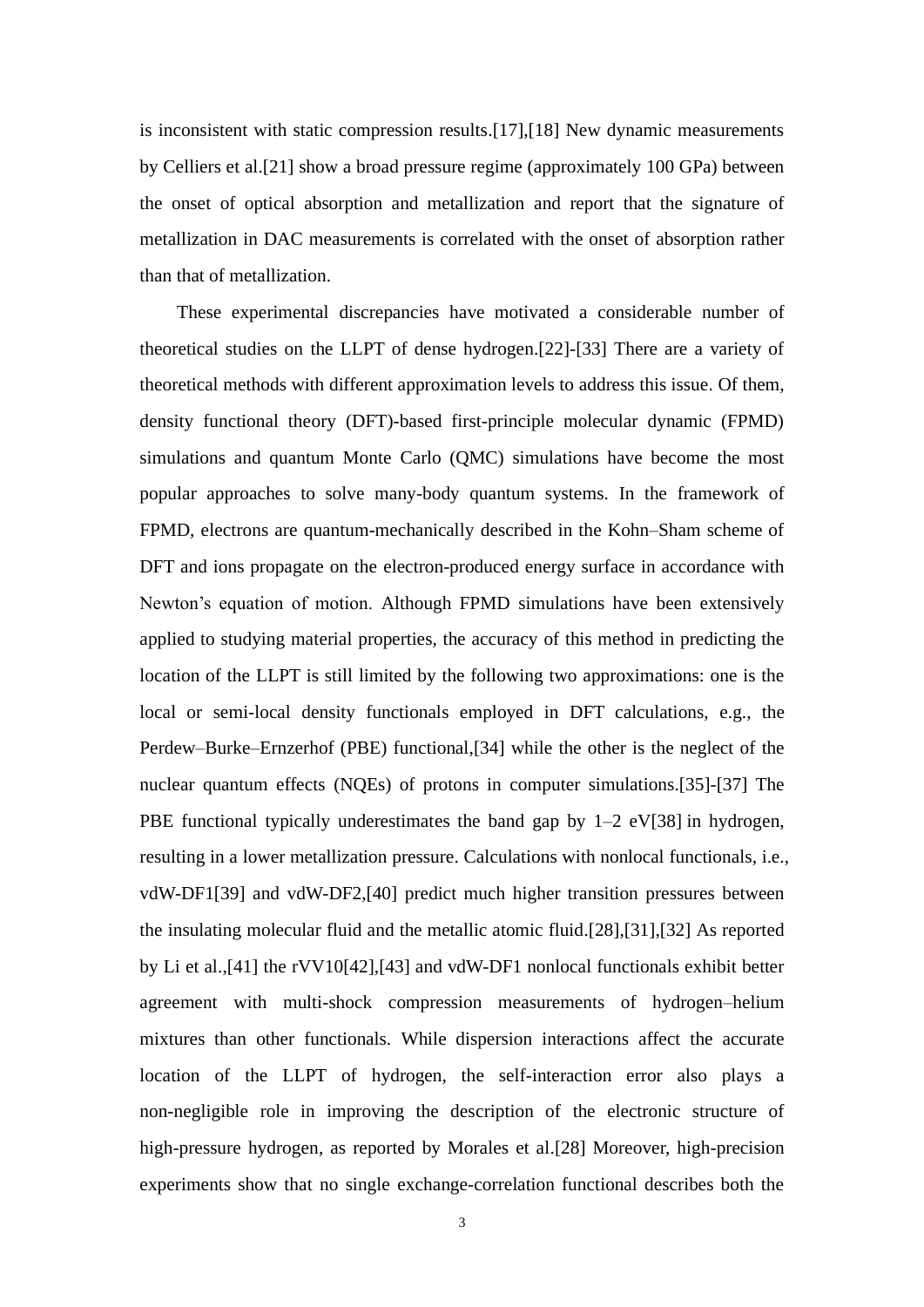onset of dissociation and the maximum compression along the Hugonio[t\[20\]](#page-12-15) well. Therefore, a satisfactory density functional is key to obtain an accurate description of the structure and phase transition of dense hydrogen. In addition, due to the lowest mass element, the NQEs of protons strongly influence the structure and dynamic properties of dense hydrogen[,\[35\]](#page-13-2)[-\[37\]](#page-13-3) thereby affecting the dissociation process of liquid hydrogen. Therefore, the classical treatment of protons in previous FPMD simulations would certainly result in non-negligible errors for the LLPT in dense hydrogen[.\[28\]](#page-12-14) The QMC approach[,\[44\]](#page-13-12) unlike the density-based DFT, is a wave-function-based method. The QMC simulations are thought to be more accurate than DFT methods, although they are computationally more expensive than DFT methods. With the continuing improvements of specific implementations, the quality of the variational wave function, and the finite-size effects errors, QMC calculations are expected to provide benchmark results for the dissociation process and metallization transition of hydrogen at megabar pressures[.\[27\]](#page-12-16)[,\[28\]](#page-12-14)[,\[30\]](#page-13-13)[-\[32\]](#page-13-8)

Based on the theoretical approaches mentioned above, the LLPT in liquid hydrogen has been greatly explored. The existence of a first-order LLPT in dense liquid hydrogen has been indicated by both FPMD and QMC calculations[.\[26\]](#page-12-17)[-\[32\]](#page-13-8) The critical point, separating the continuous crossover regime and the first-order transition regime, is predicted to exist at temperatures greater than 10,000 K with chemical model[s\[45\]](#page-13-14)[,\[46\]](#page-13-15) but decreases to 1500 K based on FPMD simulations with the PBE functional[.\[26\]](#page-12-17) Recent coupled electron-ion Monte Carlo (CEIMC) simulations have estimated the critical point of the LLPT to be at temperatures and pressures near 2000 K and 120 GPa[,\[27\]](#page-12-16) respectively. Below the critical point, the first-order LLPT in dense hydrogen is characterized by the equation of state (EOS), pair-correlation function (PCF), and electrical conductivity in previous studies, where the PCF and electrical conductivity exhibit a sharp signature at the strong first-order transition, whereas the EOS shows a plateau at the transition pressure.

In this study, we present the results of extensive calculations of the LLPT in dense liquid hydrogen using first-principle PIM[D\[47\]](#page-13-16),[48] simulations with a recently proposed van der Waals density functional rVV10 to account for the dispersion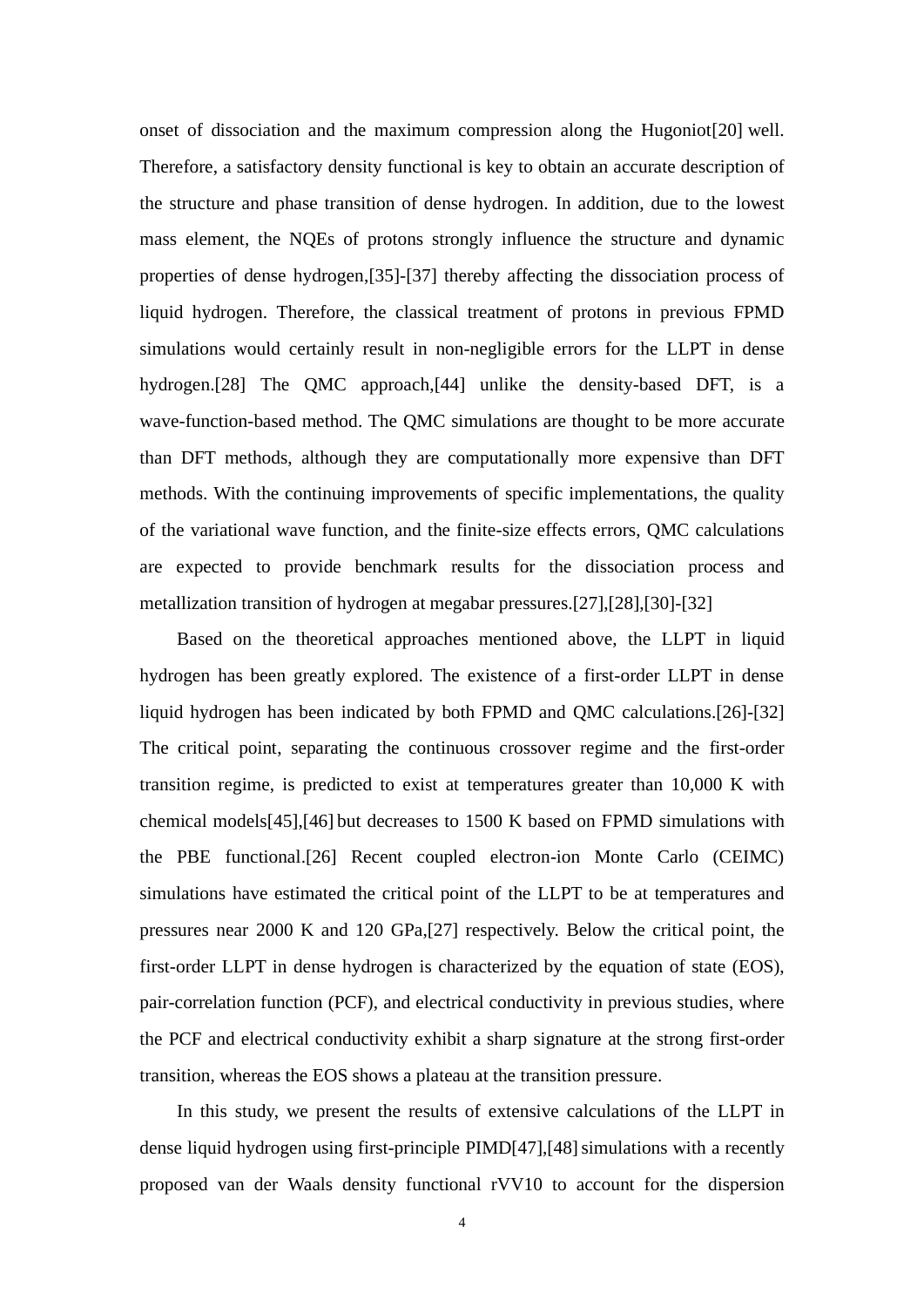interactions of electrons, since it is thought to be a promising functional to provide a better description of the electronic dispersion interactions compared to previous candidates and suitable from gas to solid phases[.\[42\]](#page-13-10)[,\[43\]](#page-13-11) vdW-DF1 functional is also used since it uses the same exchange functional as rVV10 and considered to be a good choice for dense hydrogen[.\[21\]](#page-12-9) A robust hybrid density functional PBE0 using Hartree–Fock exchange with a truncated Coulomb operato[r\[49\]](#page-13-18) is also used to obtain the accurate description of the electronic structure. As a result, we obtain the accurate location of the LLPT in dense liquid hydrogen that has the best agreement with the QMC and CEIMC results relative to other DFT-based calculations.

PIMD simulations were performed using the generalized Langevin dynamics implemented i-PI code[,\[50\]](#page-13-19)[\[51\]](#page-13-20) which was driven by DFT calculations with Quickstep package[.\[52\]](#page-13-21) At least 10000 steps with the 0.5-fs time step were run in MD simulations, while more than 10000 steps with the 0.2-fs time step were run in PIMD simulations. 16 beads were used to sample the imaginary-time path integral at each temperature. In DFT calculations, the bands were occupied by electrons according to the Fermi–Dirac distribution function. Wave functions were expanded in a DZVP Gaussian basis set, where a Gaussian was mapped onto the finest grid and the grid of the energy cutoff of 500 Ry and 50 Ry to achieve good convergence. In order to accurately predict the location of a phase transition, a big supercell including 256-atom with Γ point for the representation of the Brillouin zone is employed, therefore, the finite-size effect errors can be neglected (see the Supplementary Material). The electronic density of state (DOS) was calculated using the Quantum-ESPRESSO package[.\[53\]](#page-14-0) The electrical conductivity was calculated using the Kubo-Greenwood formulation based KGEC package[.\[54\]](#page-14-1) Ten uncorrelated ionic configurations along the trajectory were sampled for the DOS and electrical conductivity calculations.

We simulated the equilibrium states of liquid hydrogen over a wide range of densities along four isotherms: 600 K, 1000 K, 1500 K, and 2000 K. The results of the location of the LLPT from PIMD simulations with the rVV10 and vdW-DF1 functionals and the corrections with the PBE0 hybrid functional are shown in Fig. 1.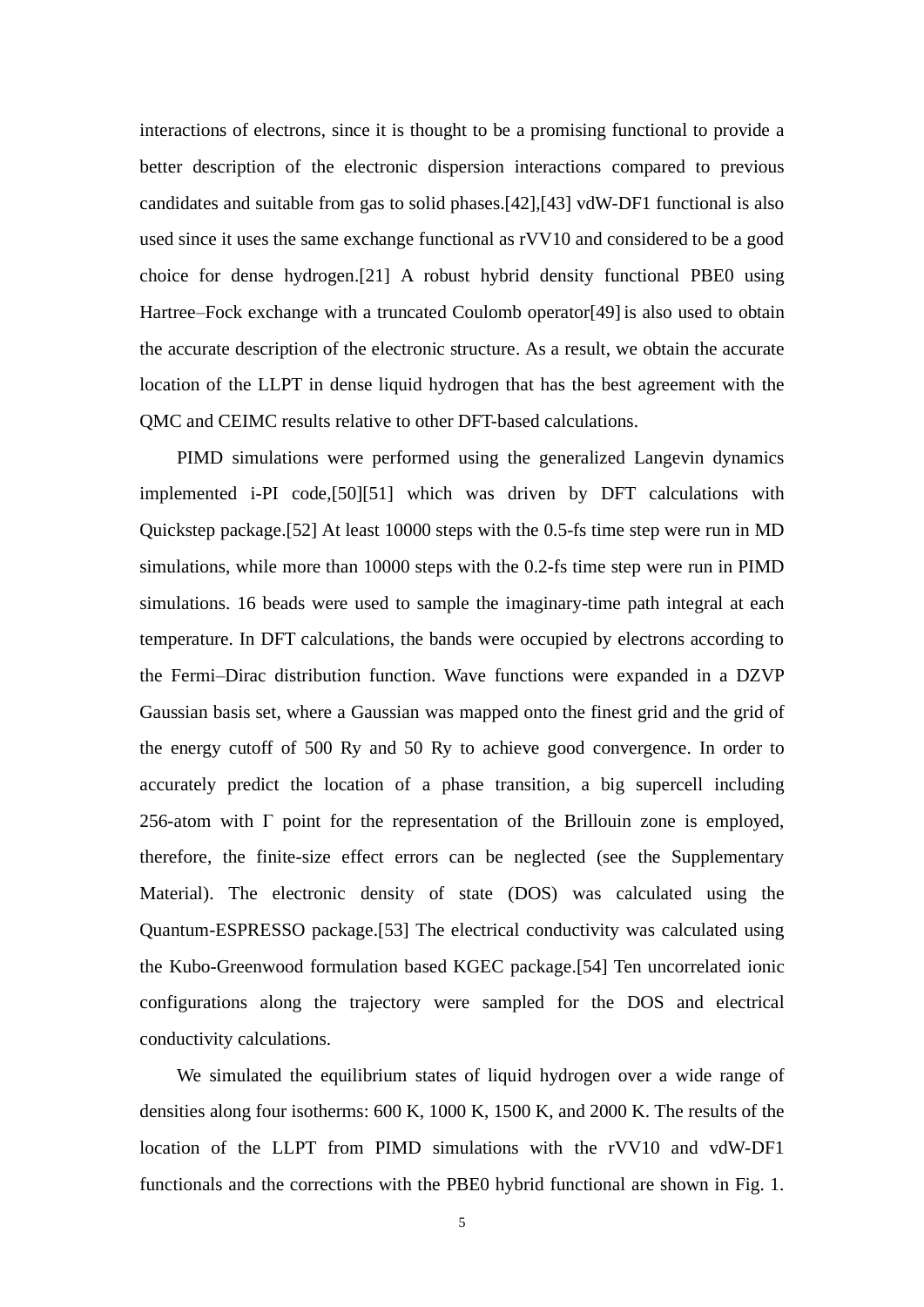We can see that the trend in the phase boundary from our quantum simulations is in good agreement with the static compression results, even though the predicted transition pressures appear to be shifted to higher pressures by approximately 20 GPa compared to the experiments[.\[17\]](#page-12-12)[,\[18\]](#page-12-11)



Fig. 1. Phase diagram of dense hydrogen with experimental data and theoretical predictions from this study as well as those of QMC and CEIMC simulations. Phase transition points from our PIMD simulations with the rVV10 (black circles) and vdW-DF1 (gray circles) functionals, as well as the correction with hybrid functional PBE0 (red circles), are presented. The static compression results are displayed using the green upward triangles (ref. [\[17\]\)](#page-12-12) and green (ref. [\[18\]\)](#page-12-11) squares. The blue leftward triangles, green squares, and pink squares represent the DFT calculations with the PBE[,\[26\]](#page-12-17) vdW-DF1, and vdW-DF2 functional[,\[16\]](#page-12-10) respectively. The orange downward triangles correspond to the QMC-based molecular dynamic simulations[,\[31\]](#page-13-7) while the gray downward triangles refer to the CEIMC predictions of the LLP[T.\[32\]](#page-13-8) The purple upward triangles and brown upward triangles refer to PIMD calculations with the PBE and vdW-DF2, respectivel[y.\[28\]](#page-12-14) The insulator-to-metal transition line (dot-dashed line) obtained from this study is also presented.

As shown in Fig. 1, the phase boundary between the molecular liquid and the atomic liquid obtained from different theoretical approaches is distributed over a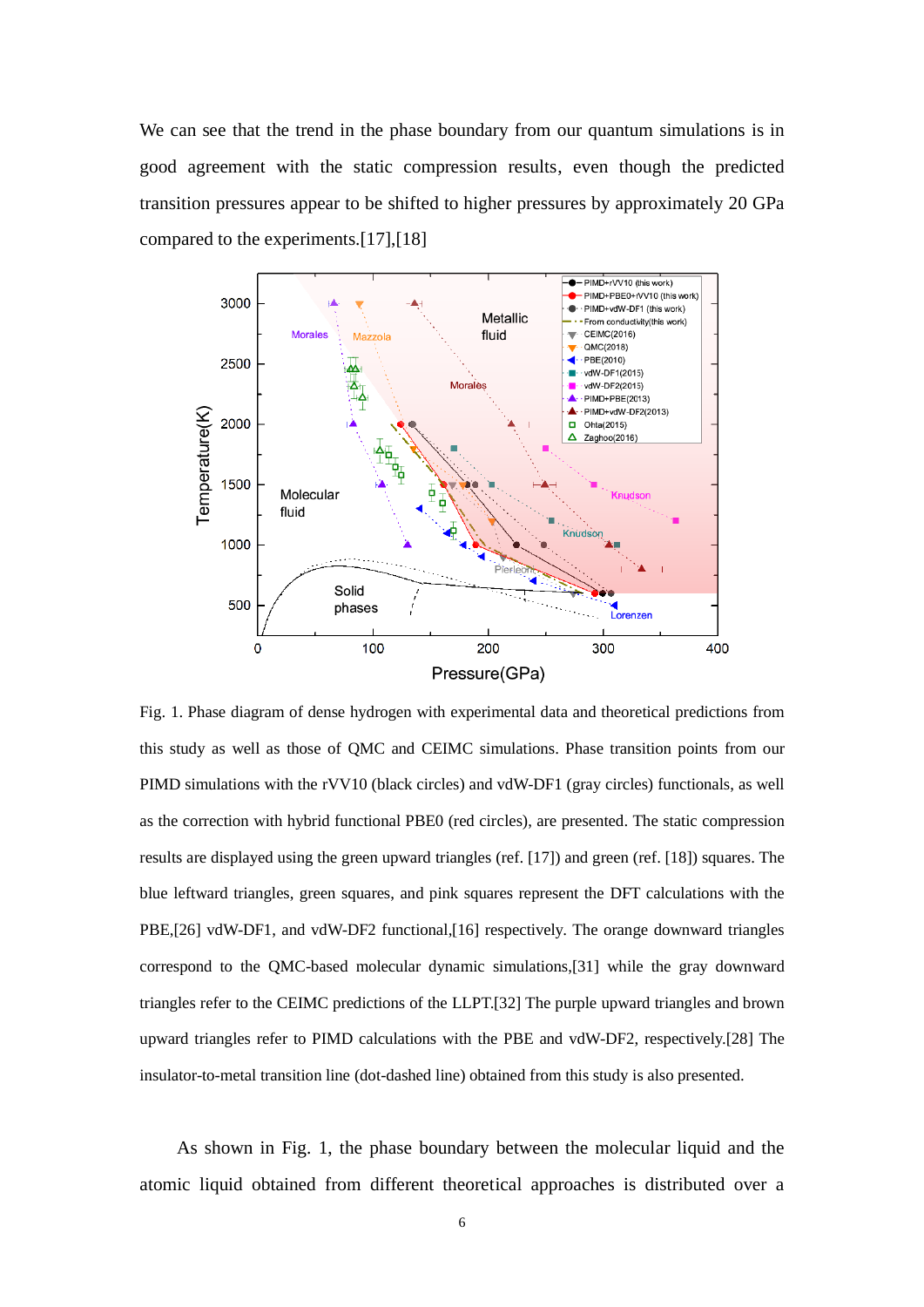fairly wide range of pressures  $(-150 \text{ GPa})$ . Of all the DFT-based calculations, the prediction of the transition pressure using PIMD simulations with vdW-DF1 is substantially larger than those of the CEIM[C\[32\]](#page-13-8) and QM[C\[31\]](#page-13-7) results, especially in the high pressure range, while the transition point using the PBE functional is shifted to lower pressure[.\[26\]](#page-12-17) When considering the NQEs, PIMD calculations with PBE predict a much lower transition pressure than measurements and other calculation[s\[28\].](#page-12-14) Conversely, PIMD calculations with vdW-DF2 overestimate the transition pressure between the two liquid hydrogen state[s\[28\].](#page-12-14) Therefore, these nonlocal density functionals cannot provide a satisfactory description of the LLPT of dense liquid hydrogen. We can see that the location of the LLPT predicted using our PIMD calculations with the rVV10 functional is in good agreement with the CEIMC and QMC results. Celliers et al[.\[21\]](#page-12-9) suggested that the vdW-DF1 functional is currently the best choice for the insulator–metal transition for dense hydrogen. However, in our calculations, vdW-DF1 somewhat overestimates the transition pressures at high pressures while it performs as good as rVV10 at low pressures. This is because both the rVV10 and vdW-DF1 functionals have the same exchange functional part of the van der Waals interactions and the different treatments of the correlation functionals predict different transition points for dense hydrogen. The PBE0 corrections from 27 GPa at 600 K to 8 GPa at 2000 K result in the phase boundary being closer to the CEIMC and QMC predictions. The effects of the PBE0 corrections of 6% and 1% for the pressure and internal energy, respectively, are similar to the QMC calculations relative to the PBE calculations, where the QMC simulation predicts a pressure that is ~5% smaller than the PBE results.

Here, the LLPT of dense liquid hydrogen is characterized by the EOS and PCF along four isotherms (see Fig. 2). In particular, the transition pressures are determined by the discontinuity in the curves of pressure versus density denoted by the Wigner–Seitz radius r<sub>s</sub>. There is always a plateau when a first-order transition occurs with increasing pressure. In PIMD simulations with rVV10 and PBE0 functionals, this plateau is clearly displayed at all the temperatures in this study, while the plateau in the vicinity of the transition point is gradually disappeared with increasing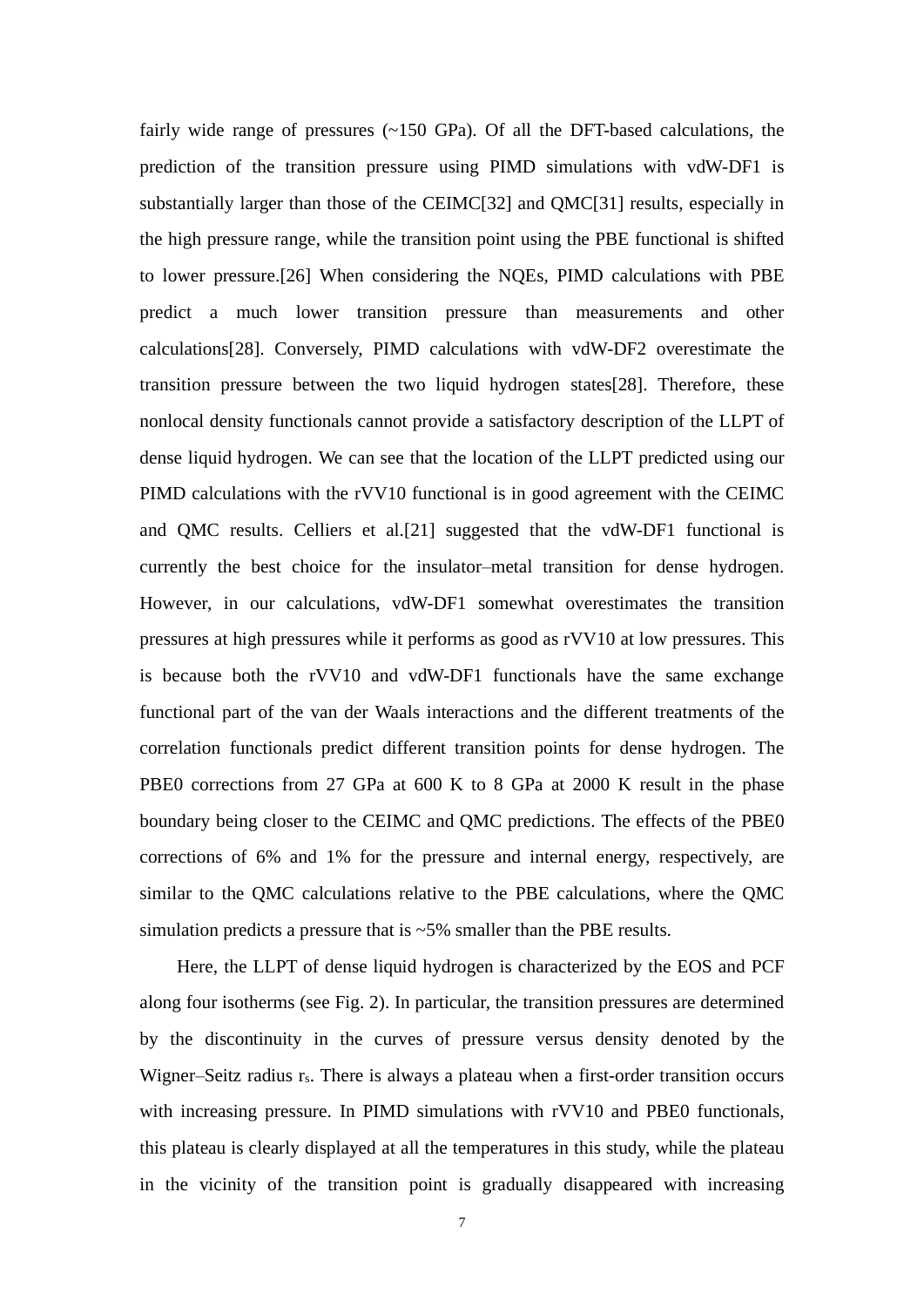temperature without the inclusion of the PBE0 correction. That indicates a continuous crossover between the two liquid states. Therefore, in our PIMD simulations with rVV10 and PBE0 functionals the critical point of the first-order LLPT of dense liquid hydrogen at least above 2000 K, which is in consistent with the recent prediction[,\[55\]](#page-14-2) and higher than predicted by PB[E\[26\]](#page-12-17) and CEIM[C\[27\]](#page-12-16) calculations. In addition, we can see from Figs. 2b and 2c that the nonlocal density functional rVV10 predicts transition pressures that are more consistent with the QMC and CEIMC results than vdW-DF1, indicating the superiority of the rVV10 functional for calculating the LLPT of dense liquid hydrogen.



Fig. 2. EOS of dense liquid hydrogen. (a) our PIMD calculations with the rVV10 and PBE0 functionals at temperatures of 600 K, 1000 K, 1500 K, and 2000 K. (b) Comparisons of the EOS of the DFT-based PIMD calculations and the CEIM[C\[32\]](#page-13-8) results (purple diamonds) at 600 K. The green squares, green rightward triangles, and violet leftward triangles represent the results of the PIMD simulations with rVV10, PBE0+rVV10, and vdW-DF1, respectively. (c) comparisons of the EOS of the DFT-based PIMD calculations and the QM[C\[31\]](#page-13-7) (yellow squares) and CEIM[C\[32\]](#page-13-8) results (purple diamonds) at 1500 K.

Molecular dissociation is characterized by the PCF with density. In Fig. 3a, the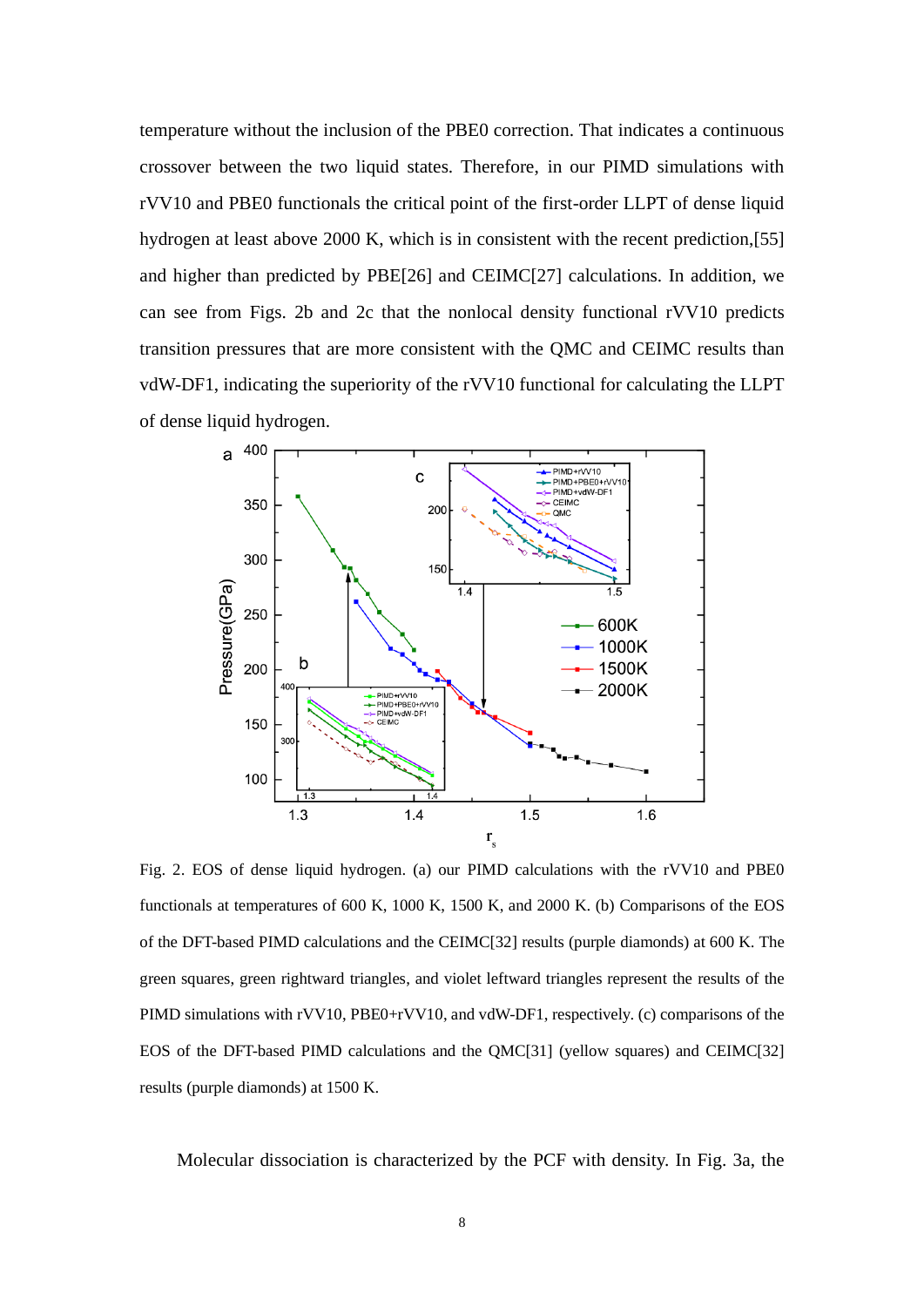height of the first peak of the PCF from the PIMD calculations at 600 K is gradually reduced with increasing density, even though it has an obvious decrease at the transition plateau  $(r_s=1.345)$ . Nevertheless, the molecular peak does not disappear and becomes a shoulder at high density ( $r_s = 1.30$ ). The PCF exhibits similar behaviors at temperatures from 600 K to 2000 K, indicating that the hydrogen molecules undergo a gradual dissociation process with increasing density. In comparison with the CEIMC calculations[,\[33\]](#page-13-0) we note from Fig. 3b that PCF in our PIMD calculations with the rVV10 functional is less structured, indicating a higher molecular dissociation degree than CEIMC results.



Fig. 3. PCFs of dense liquid hydrogen. (a) comparisons of the PCFs for different densities at 600 K obtained from calculations of the PIMD with rVV10 (b) comparisons of PCFs of our PIMD calculations with rVV10 (solid lines) to the CEIM[C\[33\]](#page-13-0) results (dashed lines) at 1500 K.

 The insulator-to-metal transition of dense hydrogen is characterized by the sudden jump of dc electrical conductivity with increasing pressures. Fig. 4 shows the trend of electrical conductivity with increasing pressures in our calculations with differing functionals. There is remarkable rapid increase when the pressure is increased from 600 K to 2000 K. Meanwhile, the pressure corresponding to the jump of electrical conductivity is quite different with differing functionals. Here we use the minimum metallic conductivity of 2000  $\Omega^{-1}$ cm<sup>-1</sup> as the criteria to determine the insulator-to-metal transition point[.\[55\]](#page-14-2) In fact, as shown in Fig. 4, the pressures corresponding to the minimum metallic conductivity are in the pressure range of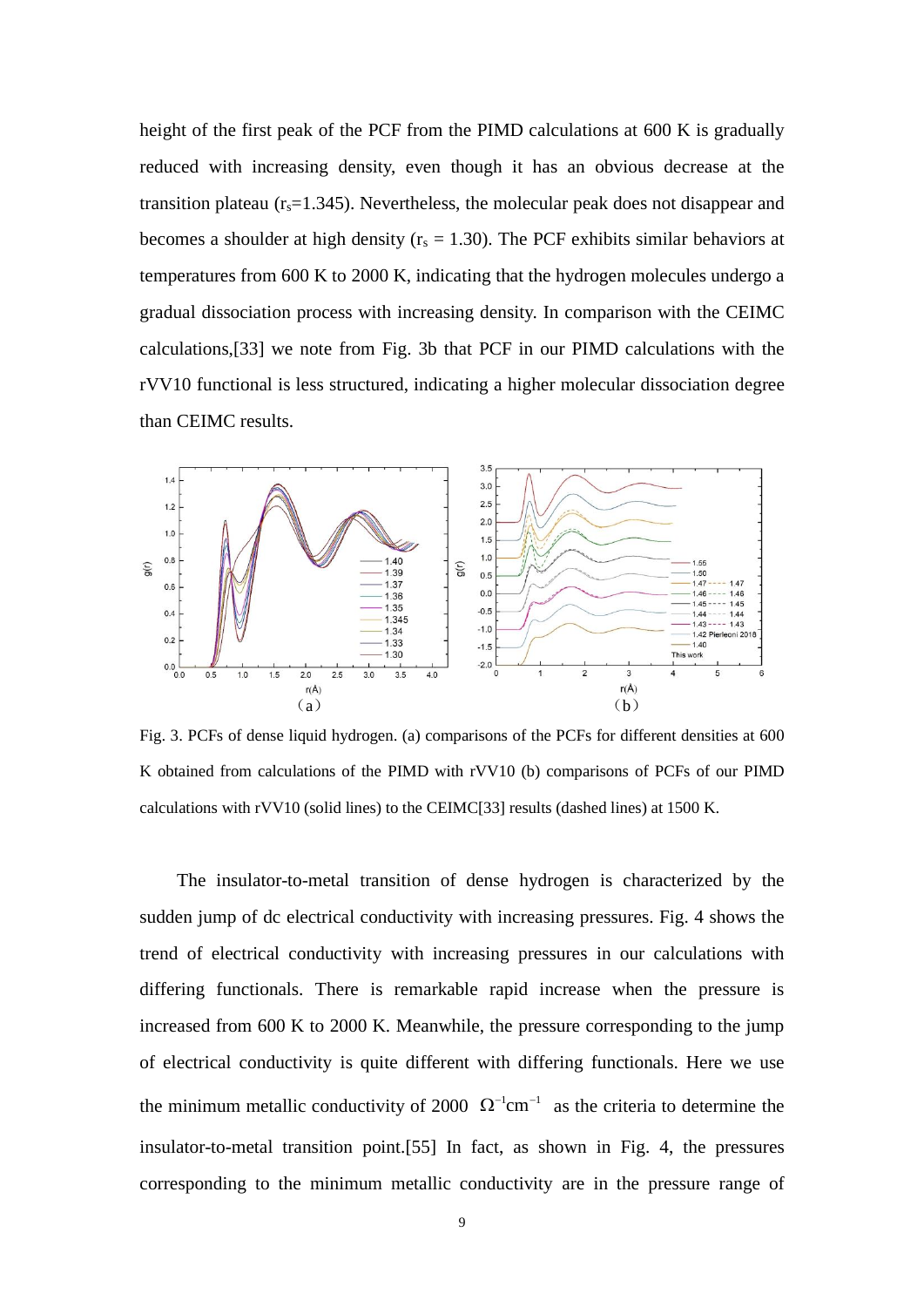electrical conductivity jump. At 1500 K, the results from recent CEIMC simulations [\[55\]](#page-14-2) with HSE functional [\[56\]](#page-14-3) used in electrical conductivity calculations is presented for comparisons. The electrical conductivities obtained from the two approaches exhibit similar behavior with increasing pressure. Although the electrical conductivity in this study is slightly higher than the CEIMC calculation at low pressures, [\[55\]](#page-14-2) the insulator-to-metal transition point only has a small difference of about 10 GPa.



Fig. 4. Electrical conductivity of hydrogen as a function of pressure at 600 K, 1000 K, 1500 K and 2000 K. The results with the PBE, vdW-DF1, rVV10, and rVV10+PBE0 functionals are presented for comparisons. The horizontal dashed lines represent the minimum metallic conductivity of 2000  $\Omega^{-1}$ cm<sup>-1</sup>. The results obtained from CEIMC simulations [\[55\]](#page-14-2) and HSE functional at 1500 K are presented.

The insulator-to-metal transition line obtained from our PIMD simulations with PBE0 functional is shown in Fig. 1. We find that the metallization is almost accompanied by the discontinuity of EOS. Therefore, the metallization pressure is the criteria to determine the LLPT of dense liquid hydrogen. Here we should note that the infrared optical measurement probes the onset of optical absorption and always underestimate the metallization pressure because of the high photon energy.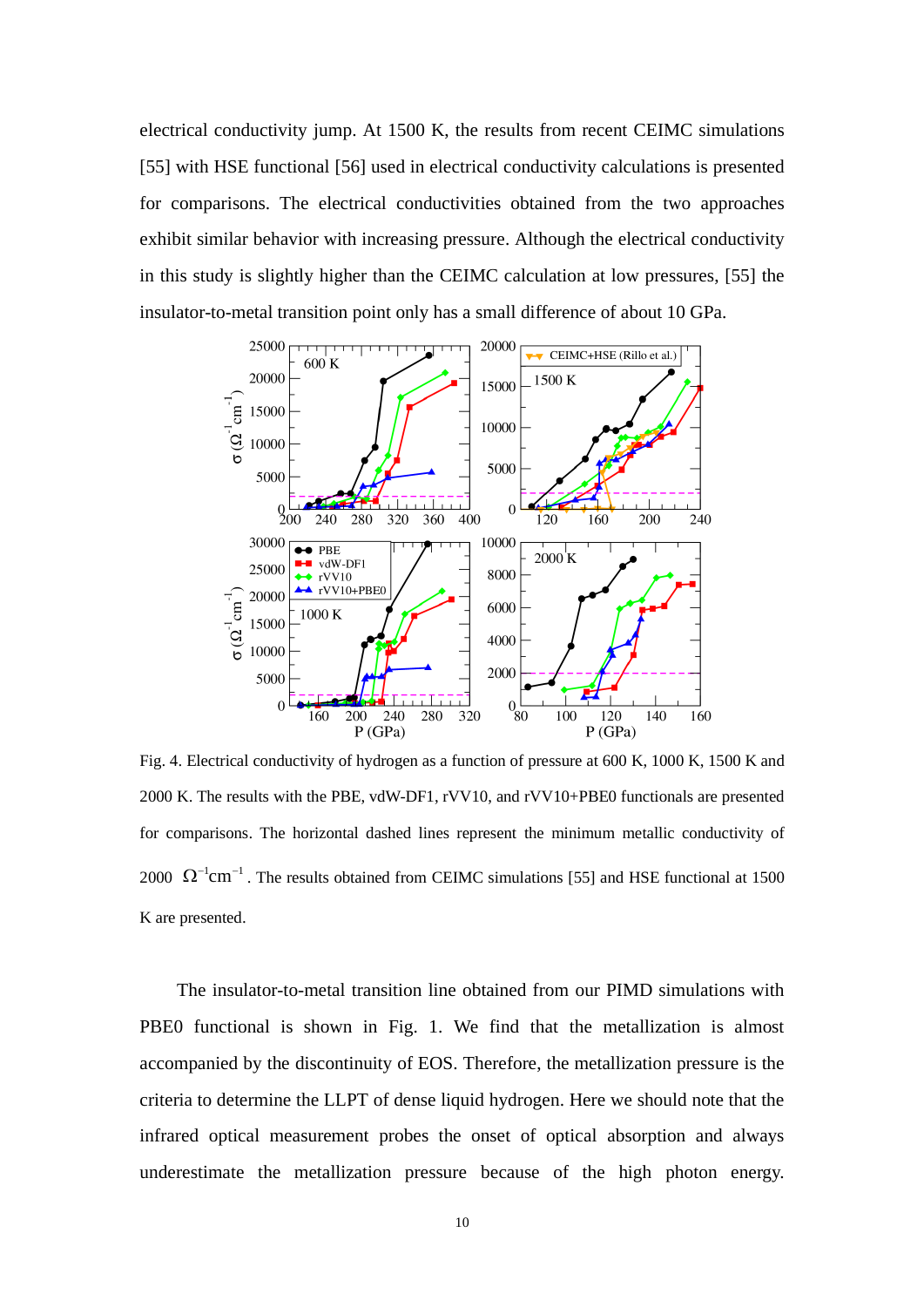Terahertz-frequency optical measurement can obtain the accurate dc electrical conductivity and should be applied for the metallization probe of dense liquid hydrogen[.\[57\]](#page-14-4)

The metallization process can also be characterized by DOS. Fig. 5 shows the DOS of dense hydrogen at 1000 K obtained with differing functionals. Metallization occurs at a density of  $r_s = 1.42$  according to the PIMD calculations with rVV10. When considering the PBE0 correction, the DOS of hydrogen still has a band gap at  $r_s$  = 1.42 and the metallization density shifts to a higher density of  $r_s = 1.41$ , indicating that the PBE0 correction causes the metallization density to be higher. However, as mentioned above (see Fig. 1), the PBE0 correction lowers the LLPT pressures. That is because the PBE0 has significantly corrections to pressure (see Supplementary), i.e., greatly lowering the phase transition pressure.



Fig. 5. DOS of dense hydrogen with different density functionals at 1000 K (a) DOS obtained from PIMD calculations with the rVV10 and PBE0 functionals (b) DOS obtained from PIMD calculations with the rVV10 functional.

The hybrid functional PBE0 corrections to EOS and electrical conductivity result from the accurate description of electronic structure of dense liquid hydrogen. On one hand, PBE0 functional largely improve the self-energy error of the semi-local approximation of exchange-correlation functional, such as PBE. On the other hand,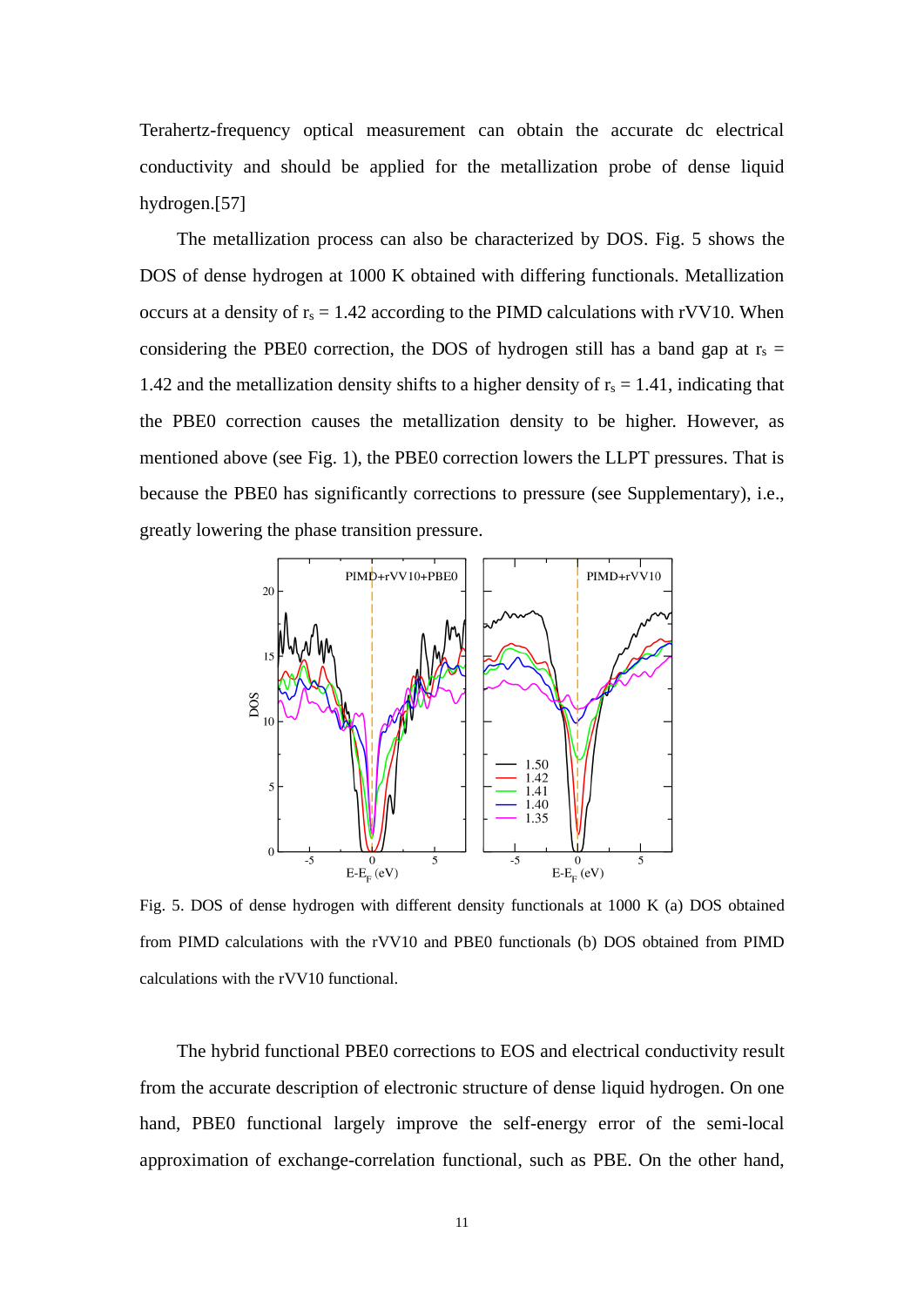electrons exhibit the localized state character at the top of valence band from the local DOS (see Supplementary), and PBE0 functional could provide a proper description of such localized electrons[.\[58\]](#page-14-5) Therefore, when taking into account the hybrid functional corrections in our quantum simulations, the LLPT obtained in this study becomes closer to both the static experiment measurement and QMC and CEIMC calculations.

In conclusion, we investigated the LLPT of dense liquid hydrogen at megabar pressures and at temperatures below 2000 K using first-principle PIMD simulations with the nonlocal density functionals rVV10 and vdW-DF1 and the hybrid density functional PBE0, which were used to improve the description of the electronic structure. First, we obtained an accurate location of the LLPT in dense liquid hydrogen using state-of-the-art simulations; compared to other DFT-based calculations, our simulation is in best agreement with the QMC and CEIMC results. We find that the rVV10 functional is the best choice for the LLPT of dense liquid hydrogen and that the critical point of the first-order LLPT is above 2000 K. The metallization pressure obtained from the jump of dc electrical conductivity almost coincides with the plateau of EOS. Second, the molecular dissociation of hydrogen occurs over a fairly wide range of pressure, even though there is an obvious decrease in the number of molecules in the vicinity of the transition point. Third, when the electronic structure is described more accurately using the PBE0 correction, we find that the PBE0 correction results in a lowered transition pressure for the LLPT and shifts the metallization to higher densities. Finally, to confirm the theoretical predictions of the structure and dynamical properties of dense hydrogen, more high-precision measurement techniques need to be developed.

## **References**

- <span id="page-11-0"></span>[1] Mao H-K and Hemley R J 1994 *Rev. Mod. Phys.* **66** 671
- <span id="page-11-1"></span>[2] McMahon J M, Morales M A, Pierleoni C and Ceperley D M 2012 *Rev. Mod. Phys.* **84** 1607
- <span id="page-11-2"></span>[3] Babaev E, SudbøA and Ashcroft N W 2004 *Nature* **431** 666
- <span id="page-11-3"></span>[4] Eremets M I and Troyan I A 2011 *Nat. Mater.* **10** 927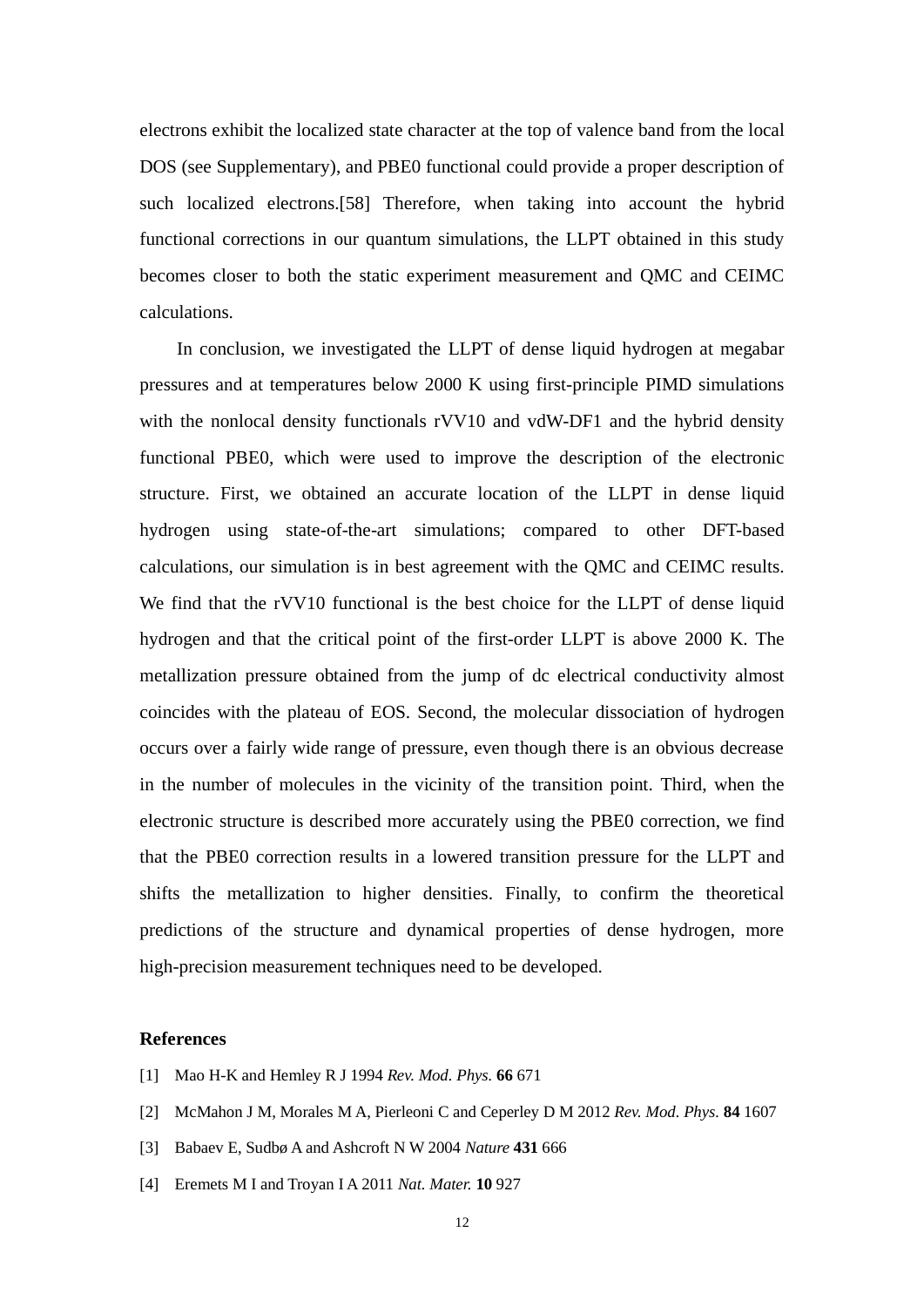- <span id="page-12-0"></span>[5] Nettelmann N, Becker A, Holst B and Redmer R 2012 *Astrophys. J.* **750** 52
- <span id="page-12-1"></span>[6] Militzer B, Soubiran F, Wahl S M and Hubbard W 2016 *J. Geophys. Res. Planets* **121** 1552
- <span id="page-12-2"></span>[7] Wigner E and Huntington H B 1935 *J. Chem. Phys.* **3** 764
- <span id="page-12-3"></span>[8] Howie R T, Guillaume C L, Scheler T, Goncharov A F and Gregoryanz E 2012 *Phys. Rev. Lett.* **108** 125501
- <span id="page-12-4"></span>[9] Dias R P, Noked O and Silvera I F 2016 *Phys. Rev. Lett.* **116** 145501
- <span id="page-12-5"></span>[10] Zha C-S, Liu H, Tse J S and Hemley R J 2017 *Phys. Rev. Lett.* **119** 075302
- <span id="page-12-6"></span>[11] Loubeyre P, Occelli F and LeToullec R 2002 *Nature* **416** 613
- <span id="page-12-7"></span>[12] Dias R P and Silvera I F 2017 *Science* **355** 715
- <span id="page-12-8"></span>[13] Weir S T, Mitchell A C and Nellis W J 1996 *Phys. Rev. Lett.* **76** 1860
- [14] Nellis W J 2006 *Rep. Prog. Phys.* **69** 1479
- [15] Fortov V E, IIkaev R I, Arinin V A, Burtzev V V, Golubev V A, Iosilevskiy I L, Khrustalev V V, Mikhailov A L, Mochalov M A, Ternovoi V Ya and Zhernokletov M V 2007 *Phys. Rev. Lett.* **99** 185001
- <span id="page-12-10"></span>[16] Knudson M D, Desjarlais M P, Becker A, Lemke R W, Cochrane K R, Savage M E, Bliss D E, Mattsson T R and Redmer R 2015 *Science* **348** 1455
- <span id="page-12-12"></span>[17] Ohta K, Ichimaru K, Einaga M, Kawaguchi S, Shimizu K, Matsuoka T, Hirao N and Ohishi Y 2015 *Sci. Rep.* **5** 16560
- <span id="page-12-11"></span>[18] Zaghoo M, Salamat A and Silvera I F 2016 *Phys. Rev. B* **93** 155128
- [19] Zaghoo M, Husband R J and Silvera I F 2018 *Phys. Rev. B* **98** 104102
- <span id="page-12-15"></span>[20] Knudson M D and Desjarlais M P 2017 *Phys. Rev. Lett.* **118** 035501
- <span id="page-12-9"></span>[21] Celliers P M, Millot M, Brygoo S et al 2018 *Science* **361** 677
- <span id="page-12-13"></span>[22] Scandolo S 2003 *Proc. Natl Acad. Sci. USA* **100** 3051
- [23] Holst B, Redmer R and Desjarlais M P 2008 *Phys. Rev. B* **77** 184201
- [24] Delaney K T, Pierleoni C and Ceperley D M 2006 *Phys. Rev. Lett.* **97** 235702
- [25] Tamblyn I and Bonev S A 2010 *Phys. Rev. Lett.* **104** 065702
- <span id="page-12-17"></span>[26] Lorenzen W, Holst B and Redmer R 2010 *Phys. Rev. B* **82** 195107
- <span id="page-12-16"></span>[27] Morales M A, Pierleoni C, Schwegler E and Ceperley D M 2010 *Proc. Natl Acad. Sci. USA* **107** 12799
- <span id="page-12-14"></span>[28] Morales M A, McMahon J M, Pierleoni C and Ceperley D M 2013 *Phys. Rev. Lett.* **110**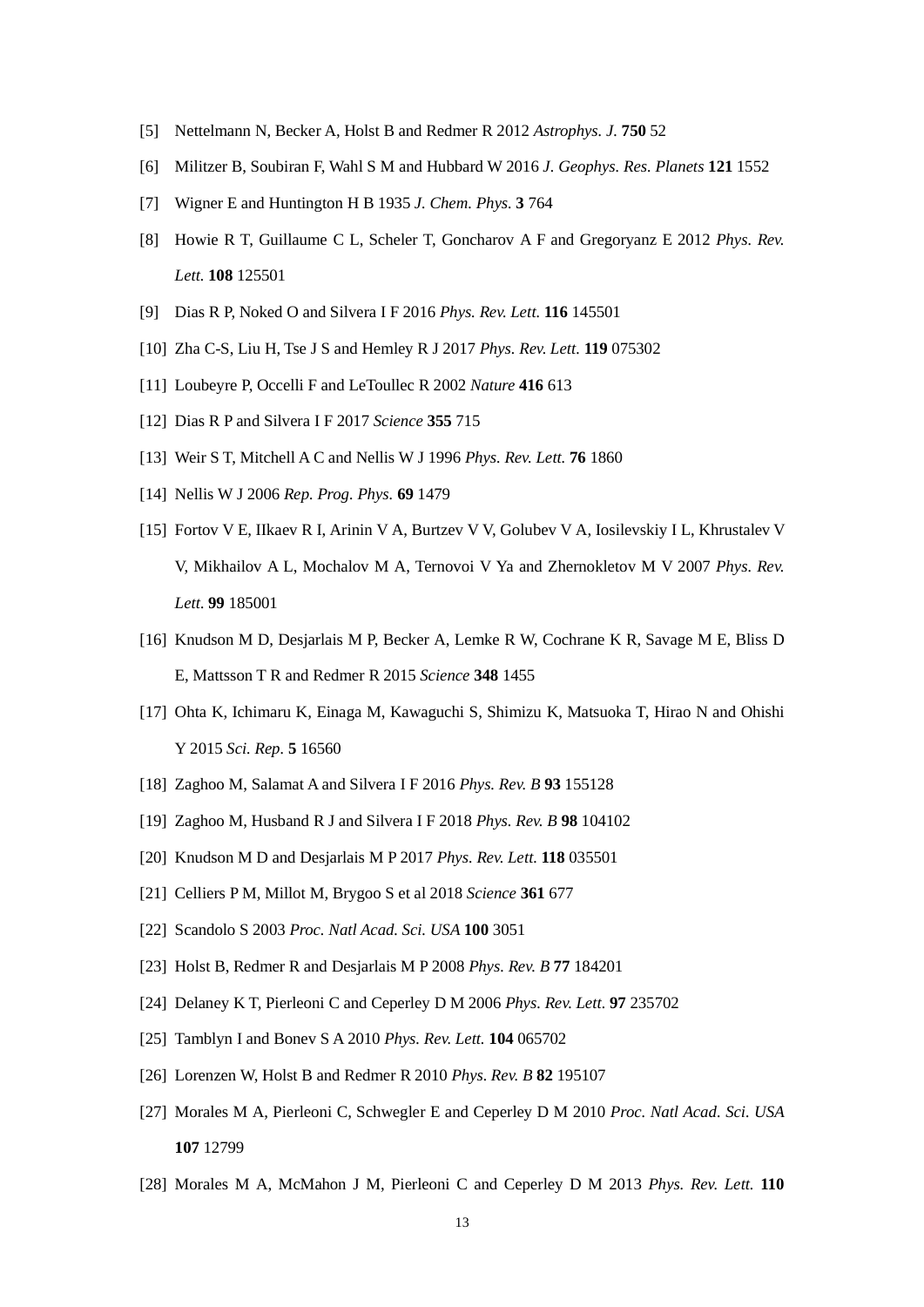065702

- [29] McMinis J, Clay III R C, Lee D and Morales M A 2015 *Phys. Rev. Lett.* **114** 105305
- <span id="page-13-13"></span>[30] Mazzola G, Yunoki S and Sorella S 2014 *Nat. Commun.* **5** 3487
- <span id="page-13-7"></span>[31] Mazzola G, Helled R and Sorella S 2018 *Phys. Rev. Lett.* **120** 025701
- <span id="page-13-8"></span>[32] Pierleoni C, Morales M A, Rillo G, Holzmann M and Ceperley D M 2016 *Proc. Natl Acad. Sci. USA* **113** 4953
- <span id="page-13-0"></span>[33] Pierleoni C, Holzmann M, and Ceperley D M 2018 *Contrib. Plasma Phys.* **58** 99
- <span id="page-13-1"></span>[34] Perdew J P, Burke K and Ernzerhof M 1996 *Phys. Rev. Lett.* **77** 3865
- <span id="page-13-2"></span>[35] Chen J, Li X-Z, Zhang Q, Probert M I J, Pickard C J, Needs R J, Michaelides A and Wang E 2013 *Nat. Commun.* **4** 2064
- [36] Kang D, Sun H, Dai J, Chen W, Zhao Z, Hou Y, Zeng J and Yuan J 2014 *Sci. Rep.* **4** 5484
- <span id="page-13-3"></span>[37] Kang D and Dai J 2018 *J. Phys.: Condens. Matter* **30** 073002
- <span id="page-13-4"></span>[38] Städele M and Martin R M 2000 *Phys. Rev. Lett.* **84** 6070
- <span id="page-13-5"></span>[39] Dion M, Rydberg H, Schröder E, Langreth D C and Lundqvist B I 2004 *Phys. Rev. Lett.* **92** 246401
- <span id="page-13-6"></span>[40] Lee K, Murray ÈD, Kong L, Lundqvist B I and Langreth D C 2010 *Phys. Rev. B* **82** 081101
- <span id="page-13-9"></span>[41] Li Z-G, Chen Q-F, Gu Y-J, Zheng J, Zhang W, Liu L, Li G-J, Wang Z-Q and Dai J-Y 2018 *Phys. Rev. B* **98** 064101
- <span id="page-13-10"></span>[42] Vydrov O A and van Voorhis T 2011 *J. Chem. Phys.* **133** 244103
- <span id="page-13-11"></span>[43] Sabatini R, Gorni T and de Gironcoli S 2013 *Phys. Rev. B* **87** 041108
- <span id="page-13-12"></span>[44] Foulkes W, Mitas L, Needs R and Rajagopal G 2001 *Rev. Mod. Phys.* **73** 33
- <span id="page-13-14"></span>[45] Saumon D and Chabrier G 1992 *Phys. Rev. A* **46** 2084
- <span id="page-13-15"></span>[46] Holst B, Nettelmann N and Redmer R 2007 *Contrib. Plasma Phys.* **47** 368
- <span id="page-13-16"></span>[47] Marx D and Parrinello M 1996 *J. Chem. Phys.* **104** 4077
- <span id="page-13-17"></span>[48] Marx D, Tuckerman M E and Martyna G J 1999 *Comput. Phys. Commun.* **118** 166
- <span id="page-13-18"></span>[49] Guidon M, Hutter J and VandeVondele J 2009 *J. Chem. Theory Comput.* **5** 3010
- <span id="page-13-19"></span>[50] Kapil V et al 2019 *Comput. Phys. Commun.* **236** 214
- <span id="page-13-20"></span>[51] Ceriotti M, Manolopoulos D E and Parrinello M 2011 *J. Chem. Phys*. **134** 084104
- <span id="page-13-21"></span>[52] Vandevondele J, Krack M, Mohamed F, Parrinello M, Chassaing T and Hutter J 2005 *Comput. Phys. Commun.* **167** 103